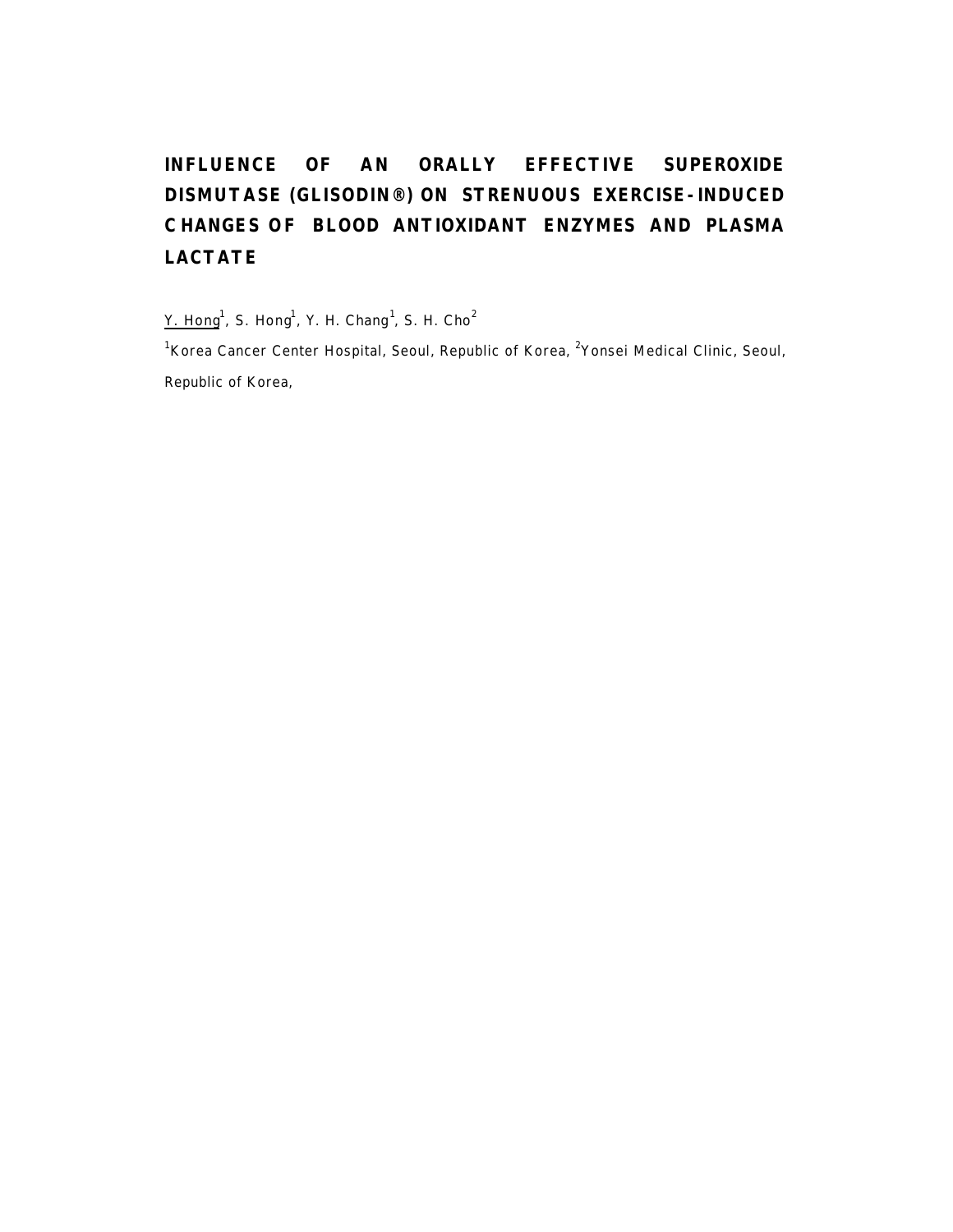#### **ABSTRACT**

Strenuous exercise abruptly increases oxygen consumption aggravating oxidative stress by generation of free radicals. In healthy individuals, the antioxidant system defends tissues against free radical attack and superoxide dismutase (SOD) is one of the major antioxidant enzymes. Recently an effective oral preparation of SOD was developed and w e evaluated its influence on exercise-related change of blood antioxidants and lactate. Forty -four healthy volunteers participated in this study and a daily dose of 1500 IU oral SOD (Glisodin®) was administered to each participant for 4 weeks. Before and after the 4 week SOD treatment, they performed the same quantity of acute cycling or treadmill exercise. Shortly before and after the exercise serum total antioxidant status (TAS), erythrocytic SOD, whole blood glutathione peroxidase (GPx), serum glutathione reductase (GR), and plasma lactate (Lac) of each participant were measured. Based on the degree of initial exercise-induced lactate increase, subjects were classified into severe exercise group (n=27) and moderate exercise group (n=17). After 4 week adminitration of oral SOD, baseline TAS and GR were significantly decreased (p<0.01) while SOD, GPx and Lac showed no significant change. In severe exercise group, s ignificant exercise-induced increases in TAS, SOD, GR and Lac were observed before SOD treatment (p<0.01). After 4 w eek SOD administration, this group showed significantly decreased amount of exercise-induced increases in TAS, SOD ( $p<0.05$ ) and Lac ( $p<0.01$ ). These results suggest that exhausting exercise is responsible for a significant increase in blood TAS, SOD, GR and Lac and a 4-week administration of the newly developed oral SOD induces a significant change in oxidative status and a significant decrease in exercise-induced lactate release.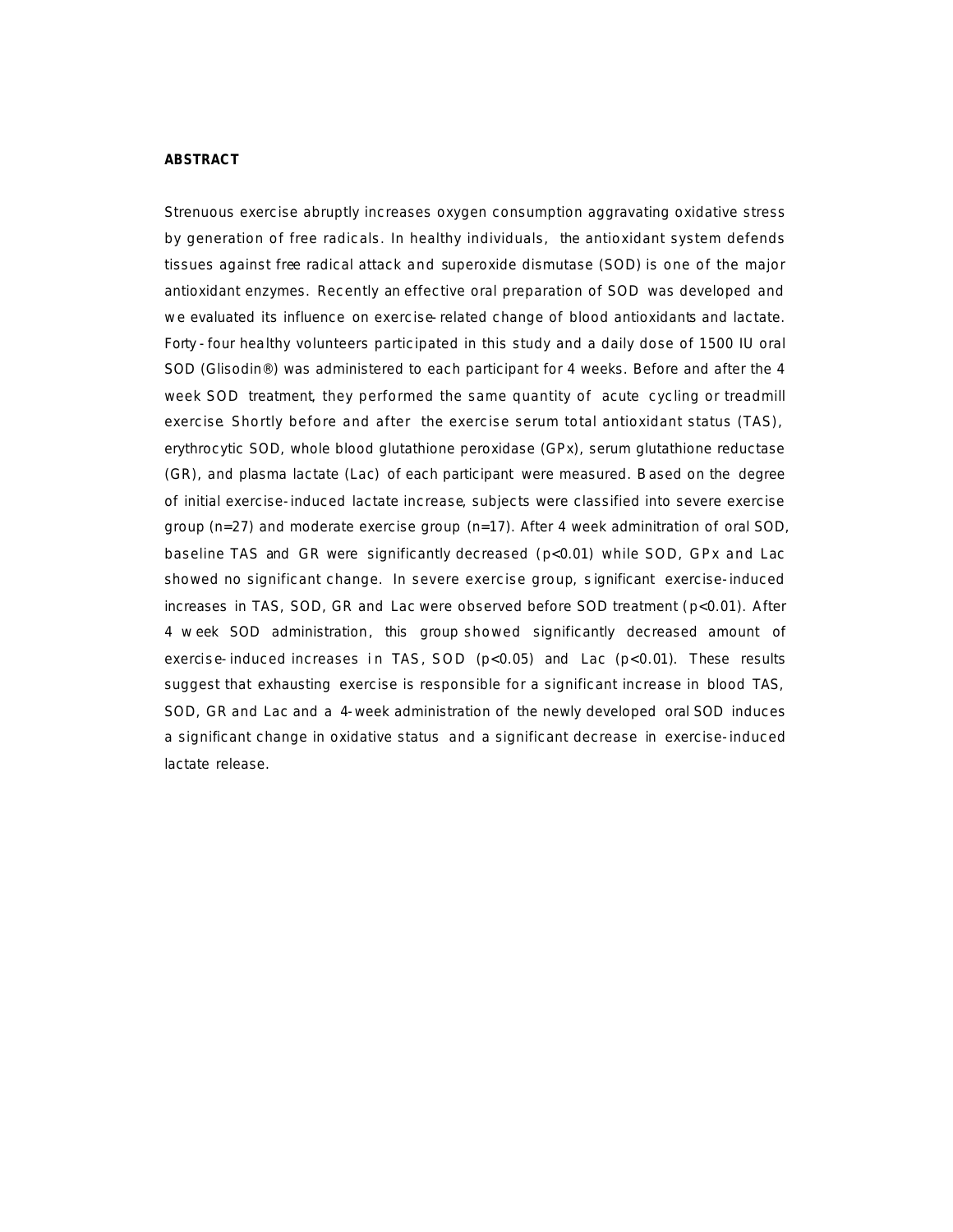### **Introduction**

Generation of reactive oxygen species (ROS) is a normal process in the life of aerobic organisms. Under physiological conditions, ROS are mostly removed by the cellular antioxidant systems. During exercise, whole body oxygen consumption increases up to 20-fold (\*), with an even more dramatic muscular oxygen expenditure. A rise in oxygen consumption will enhance the electron transfer through the respiratory chain and thereby increase free oxygen radical production, since 1-3% of the total oxygen consumed is transformed to free radicals  $(*)$ . As the antioxidant reserve capacity in most tissues is rather marginal, strenuous physical exercise presents a challenge to the antioxidant systems. However a review of current literature revealed no consistent data regarding activity of antioxidant enzymes during strenuous exercise.

Dietary antioxidant supplements are marketed to and used by athletes as means to counteract the oxidative stress of exercise. Recently an effective oral preparation of superoxide dismutase (SOD), one member of the family of major antioxidant enzymes was developed. This n ovel nutritional formula (Glisodin ® ) contain s a plant (*Cucumis melo L.C* ) SOD extract and is chemically combined with a gliadin biopolymer system, which allows efficient oral delivery of antioxidant enzymes overcoming the limitation by the gastrointestinal digestive processes.

The aim of the present study is to evaluate the effect of an oral preparation of SOD on strenuous exercise-induced changes of blood antioxidant enzymes and plasma lactate.

## **Materials and Methods**

#### *Samples*

Forty-four healthy volunteers including 27 male and 17 female subjects participated in th is study. The age distribution ranged from 26 to 54 years with a median of 35. After the purposes of the protocol were explained, oral and written informed consent was obtained.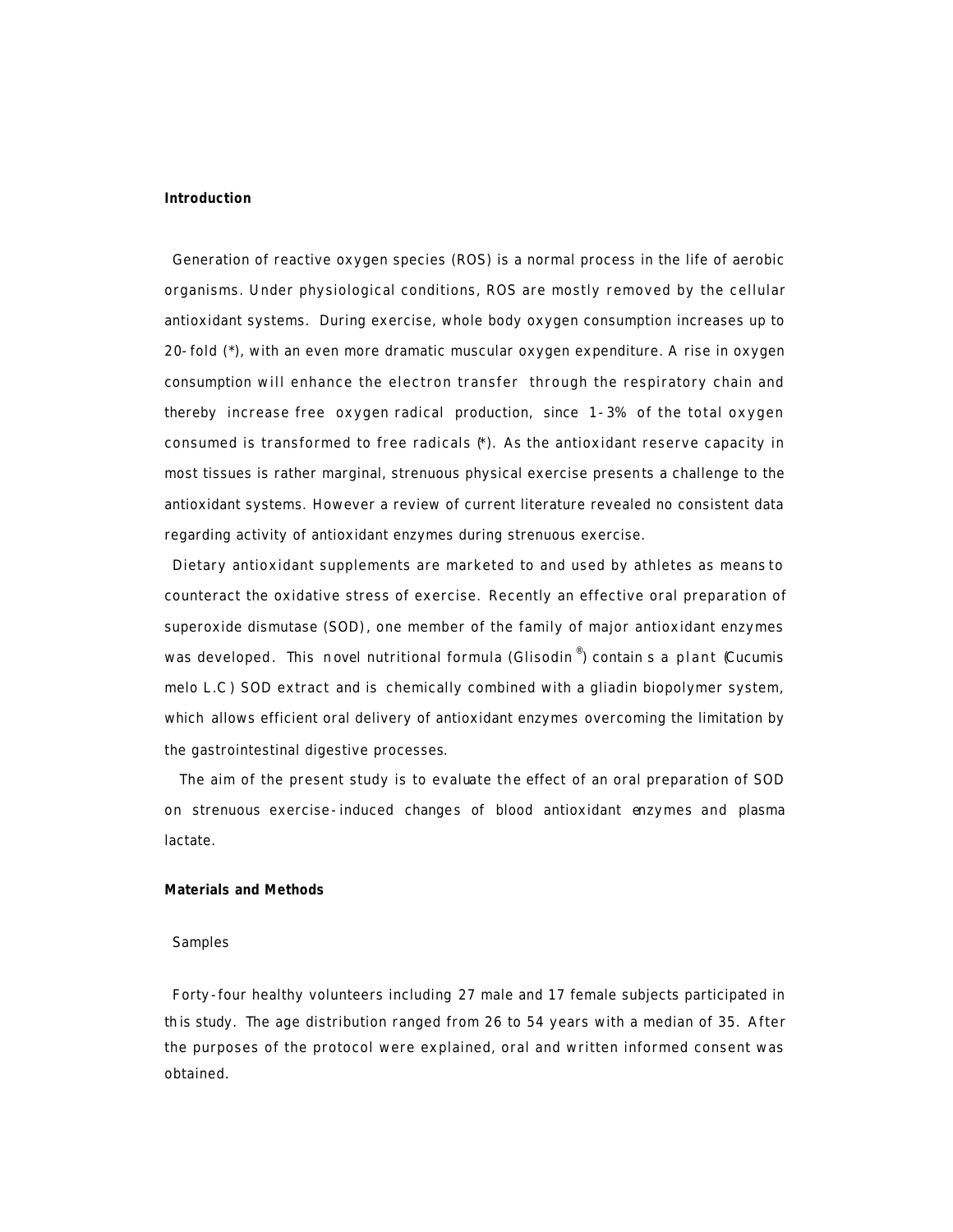Before starting administration of oral SOD, each participant performed strenuous cycling or treadmill exercise up to 200 kcal consumption within 20 minutes or 300 kcal consumption within 30 minutes according to one's physical strength. Shortly before and after the exercise, blood was drawn and the antioxidant profiles and plasma lactate level were measured by the methods described below. Then a daily dose of 1,500 IU oral SOD was administered in 3 divided portions to each participant for four consecutive weeks. During these weeks they were recommended not to take any other antioxidants or nutritional supplements.

 After the 4-week administration of oral SOD, they performed the same quantity of cycling or treadmill exercise and the same blood tests before and after the exercise were done. With these pre- and post oral SOD administration data, effect of oral SOD on basal level and strenuous exercise-induced change s of blood antioxidants and plasma lactate were analyzed. Paired Student *t*-test was done to compare the values before and after oral SOD administration and the values before and after exercise.

#### *Measurement of blood antioxidants and plasma lactate*

Serum levels of total antioxidant status (TAS) were measured using a commercially available kit (Randox Laboratories, Crumlin, UK). The Randox kit used ABTS (2, 2 - Azino-di-[3 ethylbenzthiazoline sulphonate]) and hydrogen peroxide to generate the radical cation  $ABTS^{*+}$  in the presence of metmyoglobin as a peroxidase. The inhibition of percentage of the radical cation  $ABTS^*$  formation by the added antioxidant sample at a fixed time point was quantified as the result.

Erythrocytic SOD activity was measured using a commercially available kit (Randox Laboratories, Crumlin, UK). This method employed xanthine and xanthine oxidase to generate superoxide radicals, which reacted with 2-(4-iodophenyl)-3-(4-nitrophenol)- 5-phenyltetrazolium chloride to form a red formazan dye. The SOD activity was then measured by the degree of inhibition of this reaction.

Whole blood GPx activity was measured by using a commercially available kit (Randox Laboratories, Crumlin, UK). Heparinized whole blood samples were diluted with diluting agent to convert the glutathione peroxidase to the reduced form incubated for 5 min and then diluted with Drabkin's reagent. The diluted sample was mixed with the reagent consisting of glutathione, glutathione reductase (GR) and NADPH and cumene hydroperoxide. GPx catalysed the oxidation of glutathione (GSH) by cumene hydroperoxide. In the presence of GR and NADPH, the oxidized glutathione (GSSG) was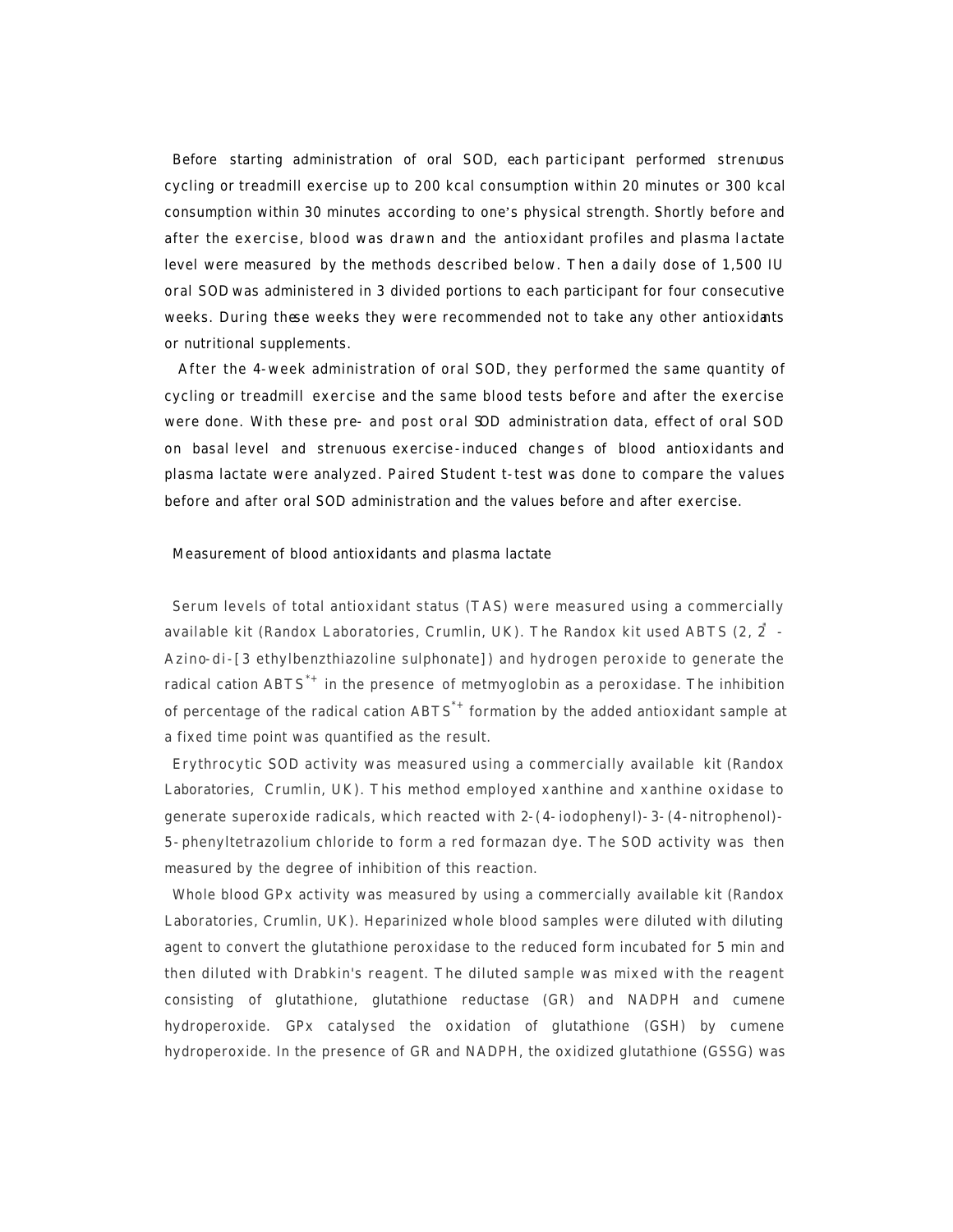immediately converted to the reduced form with a concomitant oxidation of NADPH to NADP+. The decrease in absorbance after 1 and 2 min at 340 nm was measured.

GR activity was measured in the serum using a commercially available kit (Randox Laboratories, Crumlin, UK). Serum samples were mixed with the substrates (GSSG) and NADPH. GR catalysed the reduction of Glutathione (GSSG) in the presence of NADPH, which was oxidized to NADP+. The decrease in absorbance at 340 nm was measured.

Heparinized plasma was separated from the cells within 15 minuets and plasma lactate level was measured by Vitros 950 chemistry analyzer (Johnson & Johnson Clinical Diagnostics, Inc., Rochester, NY). Lactate in the sample was oxidized by lactate oxidase to pyruvate and hydrogen peroxide. The generated hydrogen peroxide oxidized the 4 aminoantipyrine, 1,7-dihydroxynaphthalene dye system in a horseradish-peroxidasecatalyzed reaction. The intensity of the final dye complex was measured spectrophotometrically.

#### **Results**

We took the value of 4.5 mmol/L for the exercise-induced increase in plasma lactate concentration ( $?_{\text{Ex}}$ Lac) as a cut off value indicating a heavy physical exercise. Therefore subjects could be classified into severe  $(?_{Ex}Lac=4.5 \text{ mmol/L})$  and moderate exercise group  $(?_{Ex}Lac<4.5 mmol/L)$ . Overall blood antioxidants and lactate concentrations [mean (SD)] according to the exercise group and the presence of SOD treatment or acute exercise were listed in Table 1.

#### *Effect of oral SOD treatment on blood antioxidants and lactate change (Table 2)*

Both TAS ( $-0.05\pm0.11$  mmol/L,  $p < 0.01$ ) and GR were significantly reduced ( $-3.0\pm6.8$ ) U/L, p<0.01) after 4 week administration of oral SOD, while no significant change was observed in pre-exercise SOD, GPx and plasma lactate level.

#### *Effect of exercise on blood antioxidants and lactate change (Table 3)*

When considering only the population exhibiting  $?_{Ex}$ Lac greater than 4.5 mmol/L (severe exercise group), a significant  $(p<0.01)$  increase in TAS  $(0.12\pm0.09 \text{ mmol/L})$ , SOD  $(98.2±156.7 \text{ U/g Hb})$  and GR  $(9.3±3.4)$  was observed before SOD treatment. However, after 4 week oral SOD administration only TAS showed significant exerciseinduced increase  $(0.07\pm0.06 \text{ mmol/L}, p<0.01)$  in this group. Although lactate was also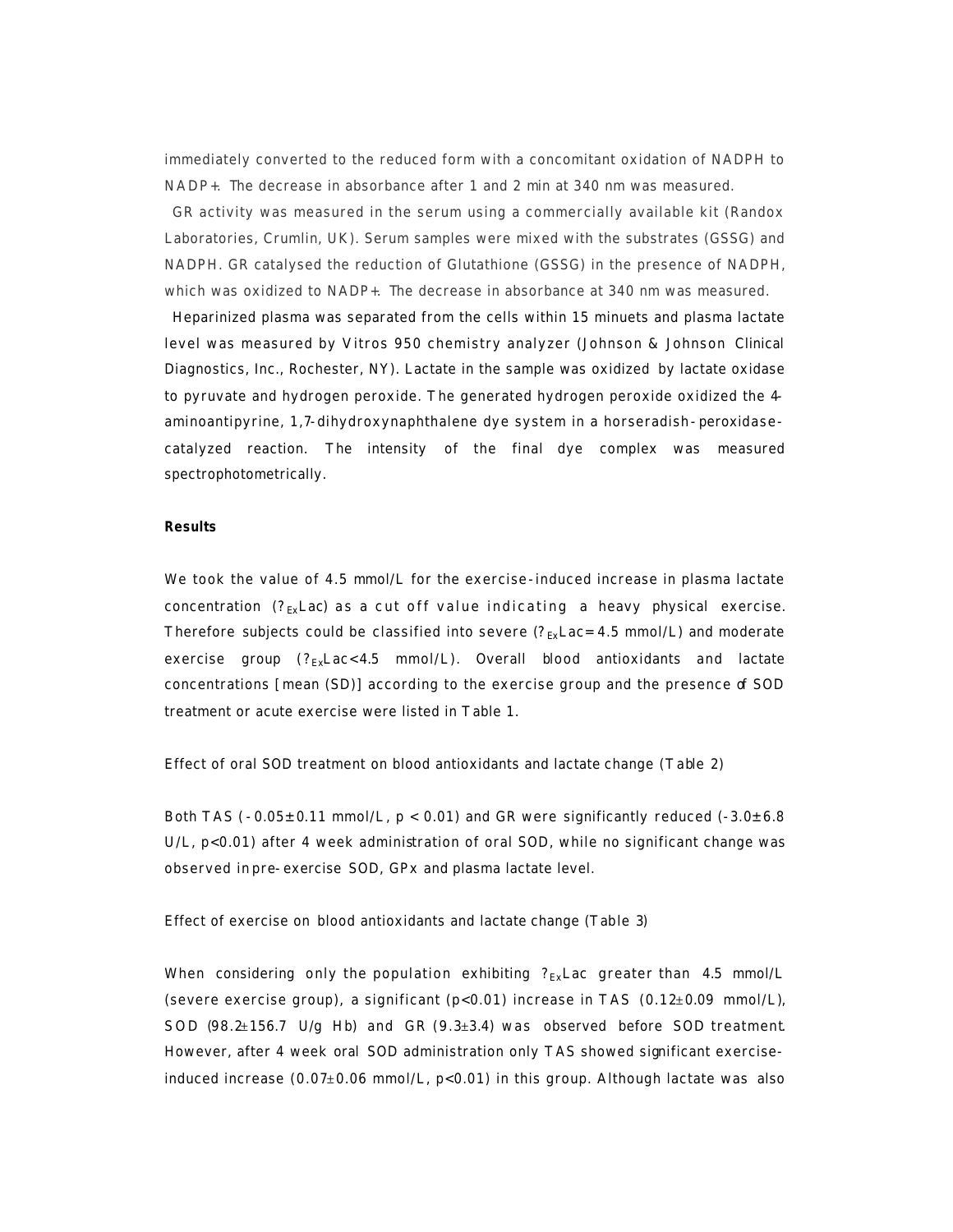significantly increased after exercise, most exercise induced changes of blood antioxidants were not significant in moderate exercise group  $\ell_{\text{B}}$ Lac<4.5 mmol/L) except increase in TAS (0.11±0.10 mmol/L,  $p<0.01$ ) and decrease in GR (-0.1±8.5 U/L, p<0.01) before SOD treatment.

*Effect of oral SOD on exercise induced changes of blood antioxidants and lactate (Table 4)*

In severe exercise group, oral SOD was responsible for a significant decrease in the exercise-related lactate increase  $(-3.9\pm4.1 \text{ mmol/L}, \text{p}<0.01)$ . Interestingly, in moderate exercise group, a significant increase in exercise-induced lactate release was found  $(1.4\pm1.7 \text{ mmol/L}, \text{p}<0.01)$ . Regarding the oxidative status, the changes induced by the exercise were lessened by oral SOD for TAS  $(-0.05\pm0.10, p<0.05)$  and SOD  $( 85.2 \pm 195.5$  p< 0.05) in severe exercise group, while such change was deepened by oral SOD for TA S  $(0.08 \pm 0.08, \, <0.01)$  in moderate exercise group.

### **Discussion**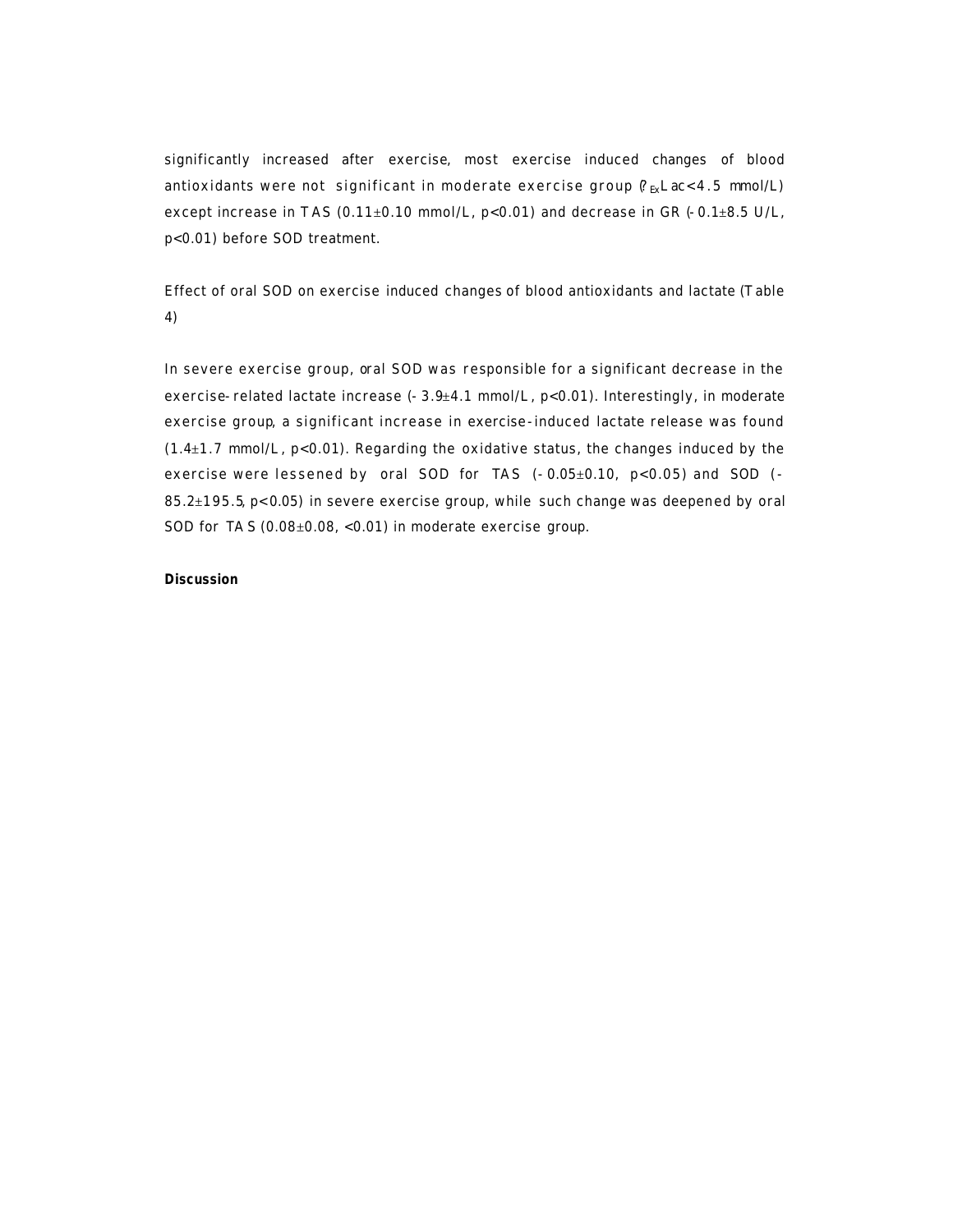| Analytes | All subjects<br>$(n=44)$                                                                                                                                                                                                                                                                                       | exercise group <sup>a</sup><br>$(n=27)$ | exercise group<br>$(n=17)$ |
|----------|----------------------------------------------------------------------------------------------------------------------------------------------------------------------------------------------------------------------------------------------------------------------------------------------------------------|-----------------------------------------|----------------------------|
|          |                                                                                                                                                                                                                                                                                                                |                                         |                            |
|          |                                                                                                                                                                                                                                                                                                                |                                         |                            |
|          |                                                                                                                                                                                                                                                                                                                | 1.56(0.18)                              | 1.57(0.21)                 |
|          | 1323.5 (227.6)                                                                                                                                                                                                                                                                                                 | 1378.3 (243.5)                          | 1236.4 (172.5)             |
|          | 48.8 (13.0)                                                                                                                                                                                                                                                                                                    | 47.2 (13.7)                             | 51.3 (11.9)                |
|          | 54.1(9.1)                                                                                                                                                                                                                                                                                                      | 51.3(7.3)                               | 58.5 (10.0)                |
|          | 1.2(0.4)                                                                                                                                                                                                                                                                                                       | 1.2(0.4)                                | 1.1(0.5)                   |
|          | 1.68(0.19)                                                                                                                                                                                                                                                                                                     | 1.68(0.19)                              | 1.68(0.19)                 |
|          | 1377.8 (266.1)                                                                                                                                                                                                                                                                                                 | 1476.6 (279.6)                          | 1220.9 (143.8)             |
|          | 49.3 (13.2)                                                                                                                                                                                                                                                                                                    | 48.7 (13.9)                             | 50.2 (12.4)                |
|          | 57.4 (9.3)                                                                                                                                                                                                                                                                                                     | 56.7 (7.8)                              | 58.5 (11.4)                |
|          | 7.8(4.4)                                                                                                                                                                                                                                                                                                       | 10.5(3.4)                               | 3.6(1.3)                   |
|          | 1.52(0.19)                                                                                                                                                                                                                                                                                                     | 1.53(0.20)                              | 1.49(0.18)                 |
|          | 1308.7 (294.0)                                                                                                                                                                                                                                                                                                 | 1288.5 (241.1)                          | 1340.8 (368.8)             |
|          | 51.3 (12.9)                                                                                                                                                                                                                                                                                                    | 53.2 (14.4)                             | 48.2 (9.5)                 |
|          | 51.2(8.8)                                                                                                                                                                                                                                                                                                      | 49.9 (6.8)                              | 53.2(11.1)                 |
|          | 1.2(0.4)                                                                                                                                                                                                                                                                                                       | 1.3(0.4)                                | 1.2(0.4)                   |
|          | 1.57(0.19)                                                                                                                                                                                                                                                                                                     | 1.60(0.20)                              | 1.51(0.16)                 |
|          | 1335.4 (372.4)                                                                                                                                                                                                                                                                                                 | 1301.6 (285.5)                          | 1389.1 (485.1)             |
|          | 51.0 (12.4)                                                                                                                                                                                                                                                                                                    | 53.5 (14.3)                             | 46.9 (7.3)                 |
|          | 55.0 (11.4)                                                                                                                                                                                                                                                                                                    | 53.8 (8.4)                              | 56.8 (15.1)                |
|          | 6.1(3.0)                                                                                                                                                                                                                                                                                                       | 6.7(3.3)                                | 5.1(2.2)                   |
|          | SOD (U/g Hb)<br>GPx (U/g Hb)<br>$GR$ (U/L)<br>Lac (mmol/L)<br>TAS (mmol/L)<br>SOD (U/g Hb)<br>$GPx$ (U/g Hb)<br>$GR$ (U/L)<br>Lac (mmol/L)<br>TAS (mmol/L)<br>SOD (U/g Hb)<br>$GPx$ (U/g Hb)<br>$GR$ (U/L)<br>Lac $(mmol/L)$<br>TAS (mmol/L)<br>$SOD$ (U/g Hb)<br>$GPx$ (U/g Hb)<br>$GR$ (U/L)<br>Lac (mmol/L) | TAS (mmol/L)<br>1.57(0.19)              |                            |

**Tab. 1** Effect of exercise and 4 week administration of oral SOD on blood antioxidants and lactate concentrations [mean (SD)]

 $^{\rm a}$  According to the exercise-induced plasma lactate change (? $_{\rm Ex}$ Lac) before oral SOD administration, subjects were classified into severe exercise group  $(?_{Ex}Lac=4.5)$ mmol/L) and moderate exercise group ( $?_{Ex}$ Lac<4.5 mmol/L).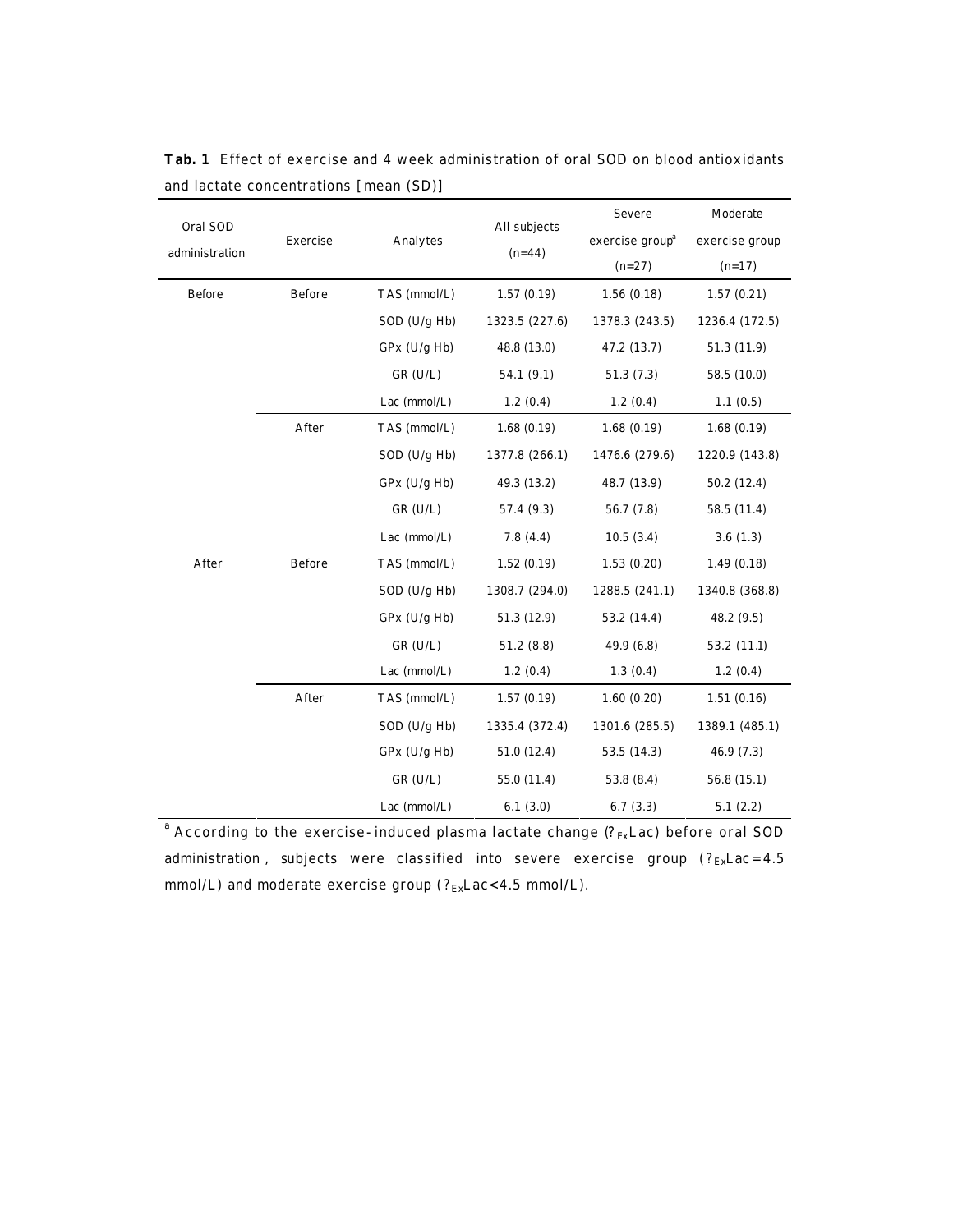| Analytes       | $?$ sop <sup>a</sup> | p <sup>b</sup> |
|----------------|----------------------|----------------|
| $TAS$ (mmol/L) | $-0.05(0.11)$        | < 0.01         |
| SOD $(U/g Hb)$ | $-14.8(292.2)$       | <b>NS</b>      |
| $GPx$ (U/g Hb) | 2.5(8.7)             | <b>NS</b>      |
| $GR$ (U/L)     | $-3.0(6.8)$          | < 0.01         |
| Lac $(mmol/L)$ | 0.1(0.5)             | <b>NS</b>      |

**Tab. 2** Effect of 4 week administration of oral SOD on blood antioxidants and lactate change (n=44)

<sup>a</sup> ?<sub>SOD</sub> is SOD related change of each analyte [mean (SD)] which means values after SOD administration minus values before SOD administration.

b Paired Student *t*-test was done to compare values before and after oral SOD administration; NS, not significant.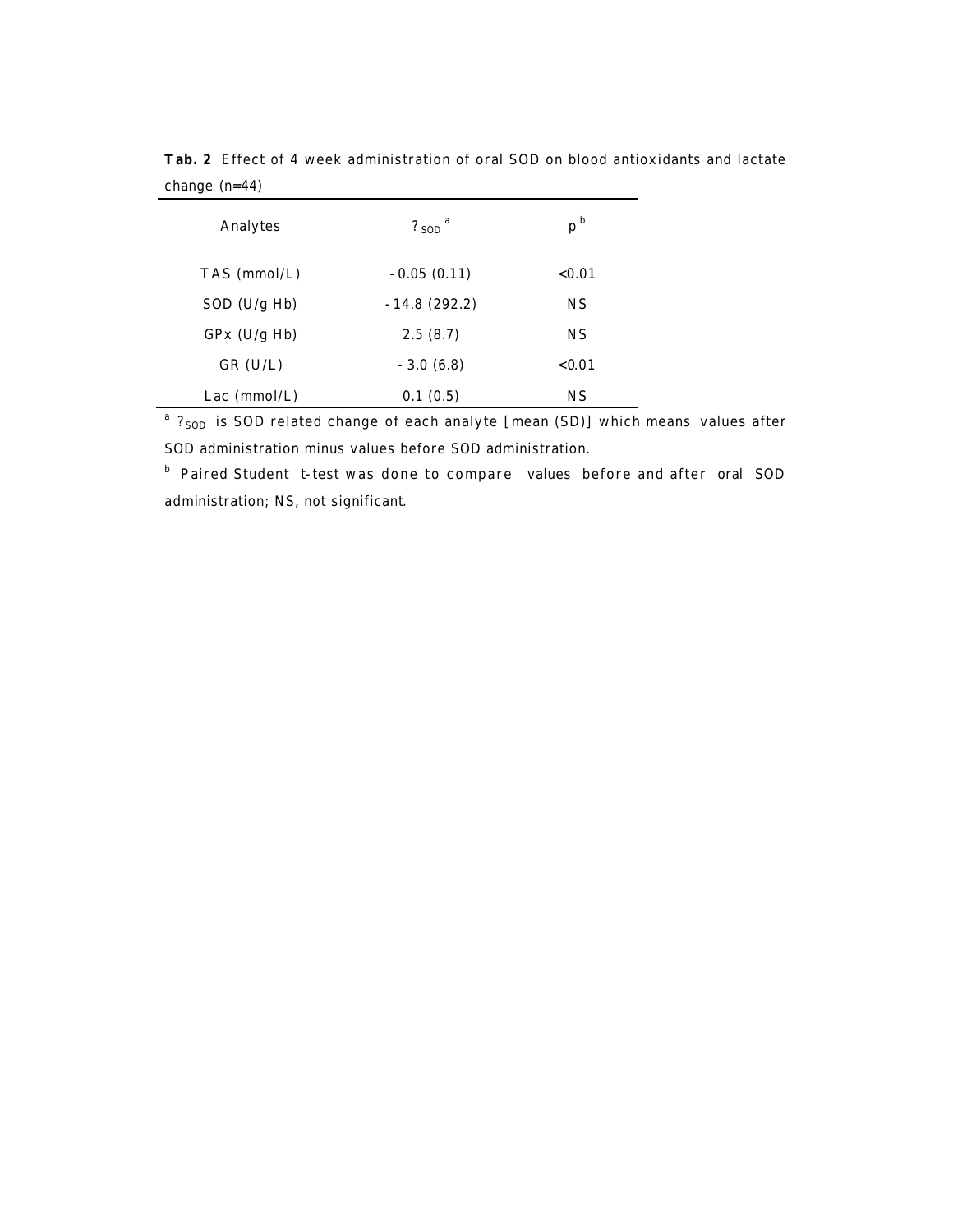|                                        |                | Before SOD            |                           | After SOD    |           |
|----------------------------------------|----------------|-----------------------|---------------------------|--------------|-----------|
| Group <sup>b</sup>                     | Analytes       | $?_{Ex}$ <sup>a</sup> | $\mathbf{p}^{\mathrm{c}}$ | $?_{Ex}$     | p         |
|                                        | TAS (mmol/L)   | 0.12(0.09)            | < 0.01                    | 0.07(0.06)   | < 0.01    |
| Severe exercise                        | $SOD$ (U/g Hb) | 98.2 (156.7)          | < 0.01                    | 13.1 (218.2) | <b>NS</b> |
| group                                  | $GPx$ (U/g Hb) | 1.5(4.9)              | <b>NS</b>                 | 0.3(3.4)     | <b>NS</b> |
| $(n=27)$                               | $GR$ (U/L)     | 5.4(5.8)              | < 0.01                    | 3.9(6.8)     | <b>NS</b> |
|                                        | Lac $(mmol/L)$ | 9.3(3.4)              | < 0.01                    | 5.4(3.3)     | < 0.01    |
|                                        | TAS (mmol/L)   | 0.11(0.10)            | < 0.01                    | 0.03(0.08)   | <b>NS</b> |
| Moderate<br>exercise group<br>$(n=17)$ | $SOD$ (U/g Hb) | $-15.5(132.2)$        | <b>NS</b>                 | 48.3 (320.9) | <b>NS</b> |
|                                        | $GPx$ (U/g Hb) | 1.1(3.4)              | <b>NS</b>                 | $-1.3(5.0)$  | <b>NS</b> |
|                                        | $GR$ (U/L)     | $-0.1(8.5)$           | < 0.01                    | 3.6(9.6)     | <b>NS</b> |
|                                        | Lac $(mmol/L)$ | 2.5(1.2)              | < 0.01                    | 3.9(2.2)     | < 0.01    |

**Tab. 3** Effect of exercise on blood antioxidants and lactate change

 $^{\text{a}}$  ?<sub>Ex</sub> is exercise-induced change of each analyte [mean (SD)] which means postexercise value minus pre-exercise value

 $^{\rm b}$  According to the exercise-induced plasma lactate change (? $_{\rm Ex}$ Lac) before oral SOD administration, subjects were classified into severe exercise group  $(?_{Ex}Lac=4.5)$ mmol/L) and moderate exercise group  $(?_{Ex}Lac < 4.5 \text{ mmol/L}).$ 

<sup>c</sup> Paired Student *t*-test was done to compare analyte concentration before and after exercise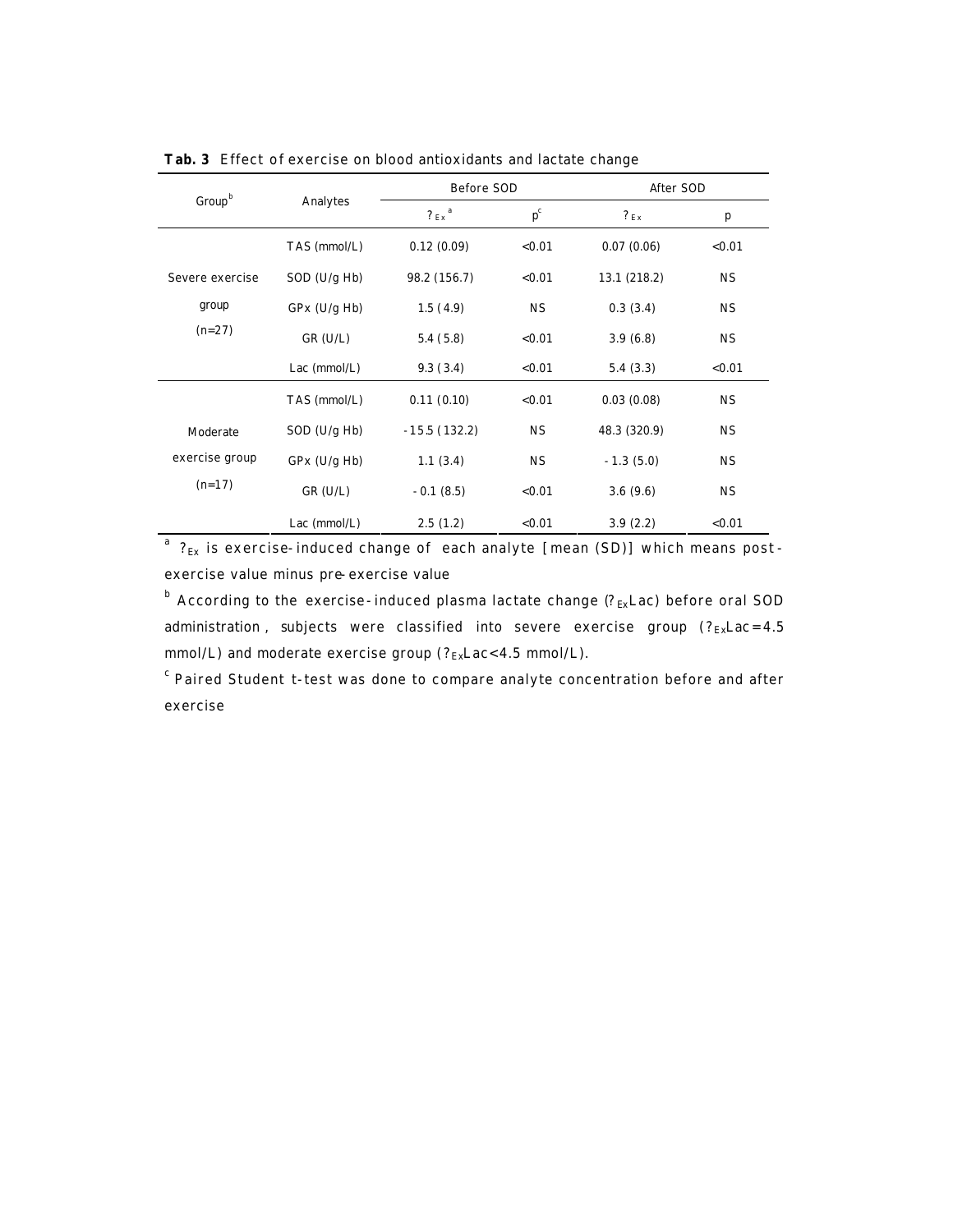| $Group^b$                              | $?$ son $?_{Ex}$ <sup>a</sup><br>Analytes |                | $p^c$     |
|----------------------------------------|-------------------------------------------|----------------|-----------|
|                                        | TAS (mmol/L)                              | $-0.05(0.10)$  | < 0.05    |
| Severe exercise<br>group<br>$(n=27)$   | $SOD$ (U/g Hb)                            | $-85.2(195.5)$ | < 0.05    |
|                                        | $GPx$ (U/g Hb)                            | $-1.2(5.4)$    | <b>NS</b> |
|                                        | $GR$ (U/L)                                | $-1.5(8.3)$    | <b>NS</b> |
|                                        | Lac $(mmol/L)$                            | $-3.9(4.1)$    | < 0.01    |
|                                        | TAS (mmol/L)                              | 0.08(0.08)     | < 0.01    |
| Moderate exercise<br>group<br>$(n=17)$ | $SOD$ (U/g Hb)                            | 63.9 (294.1)   | <b>NS</b> |
|                                        | $GPx$ (U/g Hb)                            | $-0.2(6.42)$   | <b>NS</b> |
|                                        | $GR$ (U/L)                                | 3.7(8.2)       | <b>NS</b> |
|                                        | Lac $(mmol/L)$                            | 1.4(1.7)       | < 0.01    |

**Tab. 4** Effect of 4 week administration of oral SOD on exercise-induced change of blood antioxidants and lactate

<sup>a</sup> ?<sub>SOD</sub> ?<sub>Ex</sub> [mean (SD)] of each analyte is exercise-induced change (?<sub>Ex</sub>) after oral SOD administration minus  $\mathcal{P}_{\mathrm{Ex}}$  before oral SOD administration.

 $^{\text{b}}$  According to the exercise-induced plasma lactate change ( $?_{\text{Ex}}$ Lac) before oral SOD administration, subjects were classified into severe exercise group  $(?_{Ex}Lac=4.5)$ mmol/L) and moderate exercise group ( $?_{Ex}$ Lac<4.5 mmol/L).

 $\epsilon$  Paired Student *t*-test was done to compare  $?_{\text{Ex}}$  before and after oral SOD administration; NS, not significant.